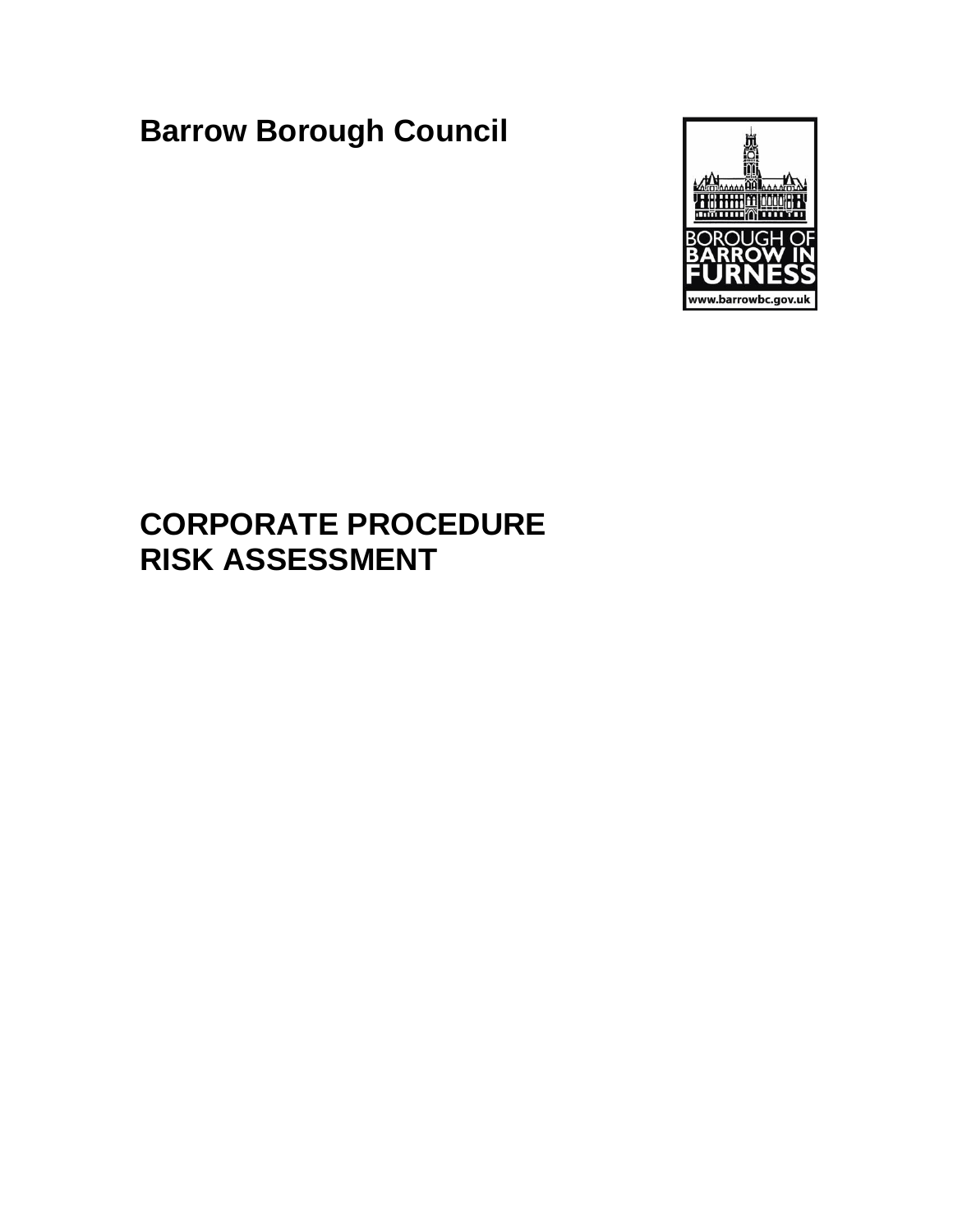

| Author:<br><b>Bob Pedley</b>                        |                                                                      |                |            |
|-----------------------------------------------------|----------------------------------------------------------------------|----------------|------------|
| <b>Approved by:</b>                                 |                                                                      |                |            |
| Version:                                            |                                                                      | V <sub>4</sub> |            |
| <b>Executive Committee</b><br><b>Approval date:</b> |                                                                      |                |            |
| date:                                               | <b>Full Council Approval</b>                                         |                |            |
|                                                     | Review date:<br>$01 - 02 - 23$                                       |                |            |
| <b>Version History</b>                              |                                                                      |                |            |
| <b>Version</b>                                      | Reasons/comments<br><b>Approved</b>                                  |                |            |
| V <sub>4</sub>                                      | New revised policy document for final approval                       |                |            |
| P <sub>1</sub>                                      | New revised policy document introduced                               |                | 02/02/2022 |
| V <sub>3</sub>                                      | 22/10/15<br>Previous version - Programmed Review, author H&S Advisor |                |            |
| V <sub>2</sub>                                      | Previous version - Programmed Review, author H&S Advisor             |                | 25/04/12   |
| V <sub>1</sub>                                      | New procedure, author H&S Advisor<br>January 2007                    |                |            |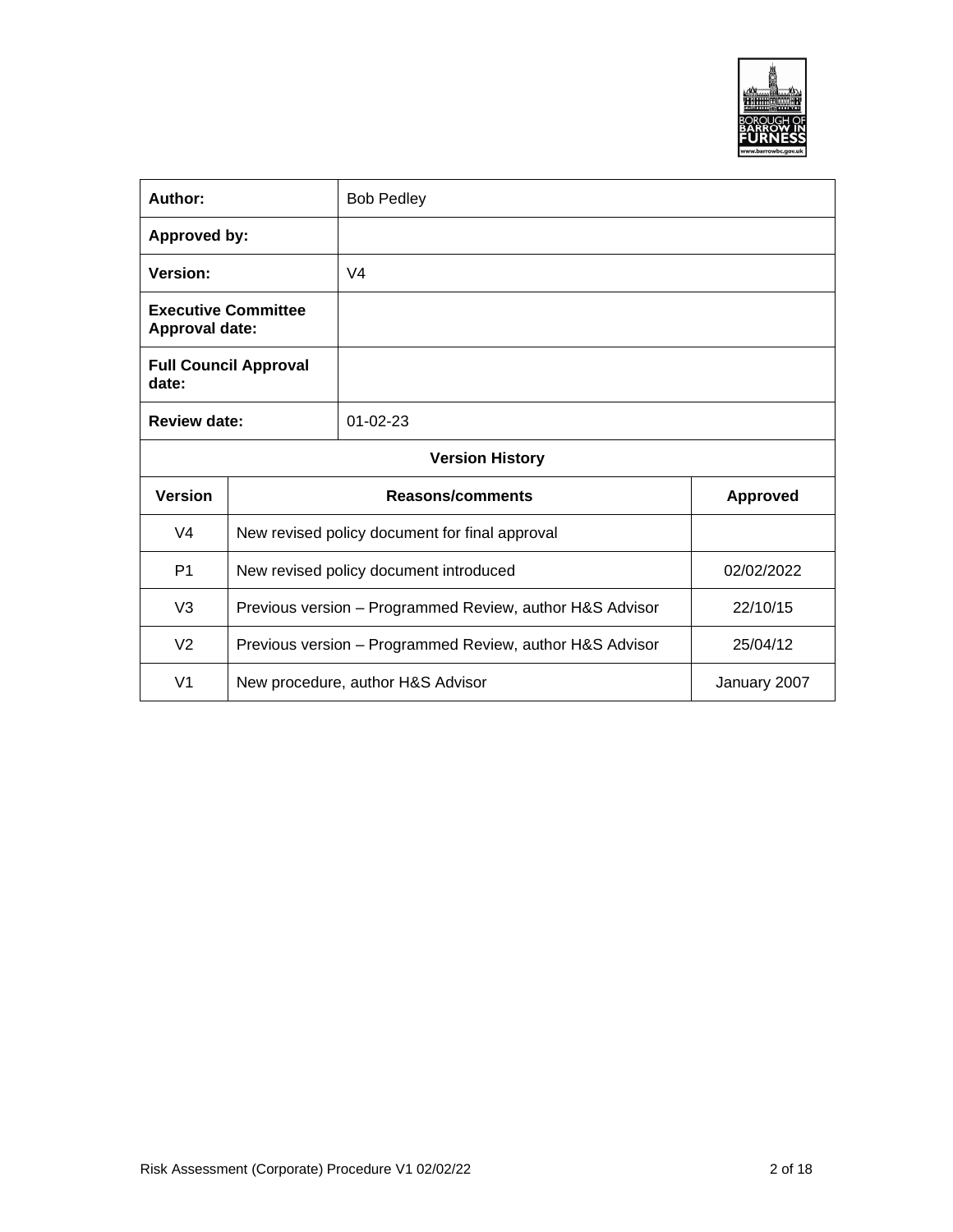

# **Table of Contents**

| Introduction                                                       | 4               |
|--------------------------------------------------------------------|-----------------|
| What is risk assessment?                                           | 5               |
| <b>Responsibilities</b>                                            | 5               |
| <b>Chief Executive and Directors</b>                               | 5               |
| <b>Heads of Service</b>                                            | 5               |
| <b>Employees and others</b>                                        | 6               |
| <b>Health &amp; Safety Advisors</b>                                | 6               |
| Carrying out a risk assessment                                     | $\overline{7}$  |
| Approach                                                           | $\overline{7}$  |
| 5 step process to risk assessment                                  | 7               |
| Step 1. How to identify hazards                                    | $\overline{7}$  |
| Step 2. Decide who might be harmed and how                         | 8               |
| Step 3. Review existing control measures and evaluate the risk     | 9               |
| Evaluate the risk                                                  | 9               |
| Risk rating table                                                  | 10              |
| Decide on additional controls and put them into practice           | 11              |
| <b>Hierarchy of Control</b>                                        | 11              |
| Consider the emergency arrangements                                | 11              |
| Inform those who need to know                                      | 11              |
| Step 4. Recording the risk assessment                              | 12              |
| Step 5. Review the risk assessment                                 | 12 <sup>2</sup> |
| Update the risk assessment                                         | 12              |
| Monitor compliance                                                 | 12 <sup>2</sup> |
| Appendix 1 Hazard checklist                                        | 13              |
| Appendix 2 Persons who may be affected by the Council's activities | 16              |
| Vulnerable person checklist                                        | 16              |
| Appendix 3 Factors affecting likelihood and severity               | 18              |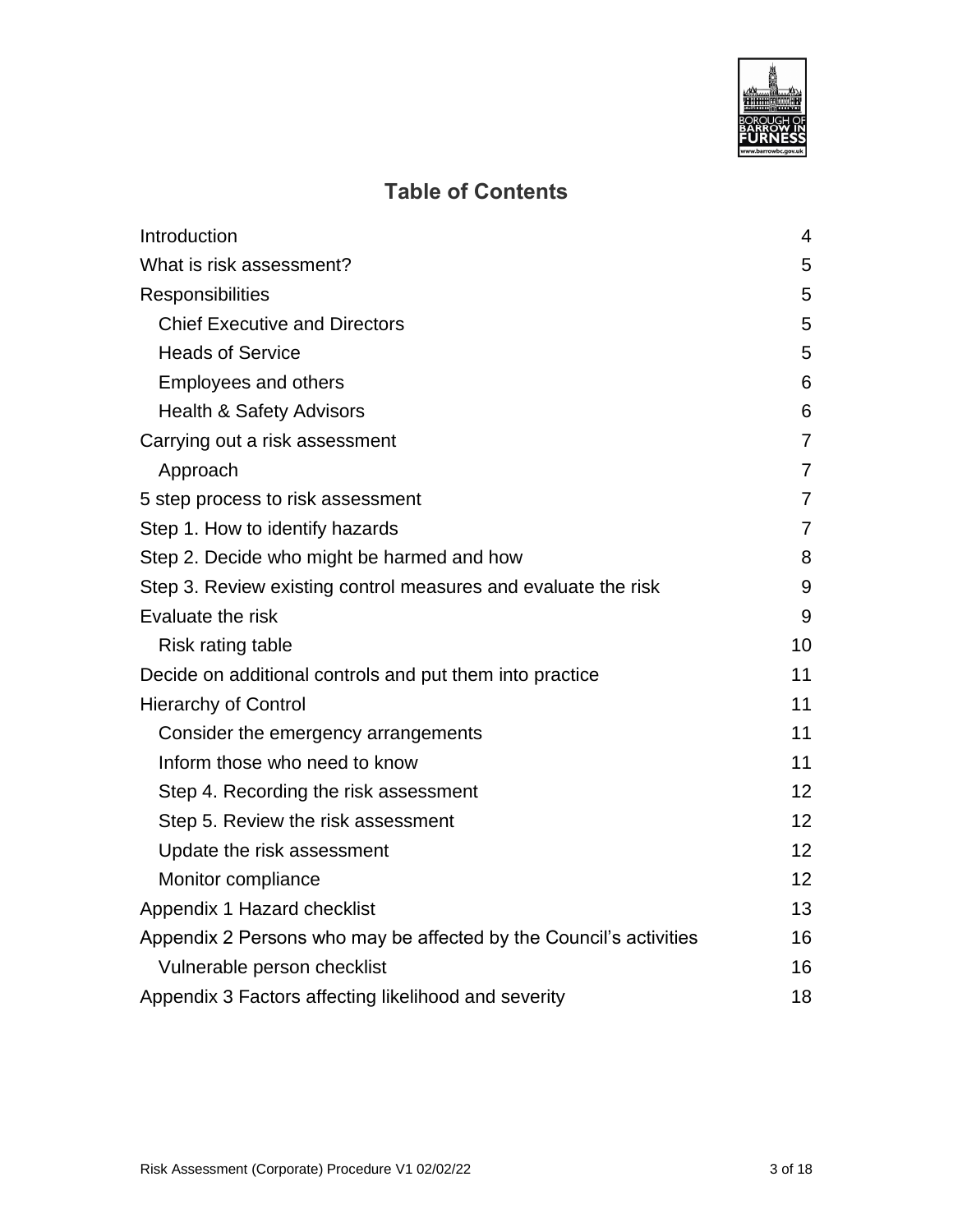

### <span id="page-3-0"></span>**Introduction**

#### **The Management of Health and Safety at Work Regulations 1999 states:**

*Every employer shall make a suitable and sufficient assessment of the risks to the health and safety of his employees to which they are exposed whilst they are at work; and the*  risks to the health and safety of persons not in his employment arising out of or in *connection with the conduct by him of his undertaking.*

*Where the employer employs five or more employees, s/he shall record the significant findings of the assessment; and any group of his employees identified by it as being especially at risk.*

*Any assessment shall be reviewed by the employer or self-employed person who made it if there is reason to suspect that it is no longer valid; or there has been a significant change in the matters to which it relates; and where as a result of any such review changes to an assessment are required, the employer or self-employed person concerned shall make them.*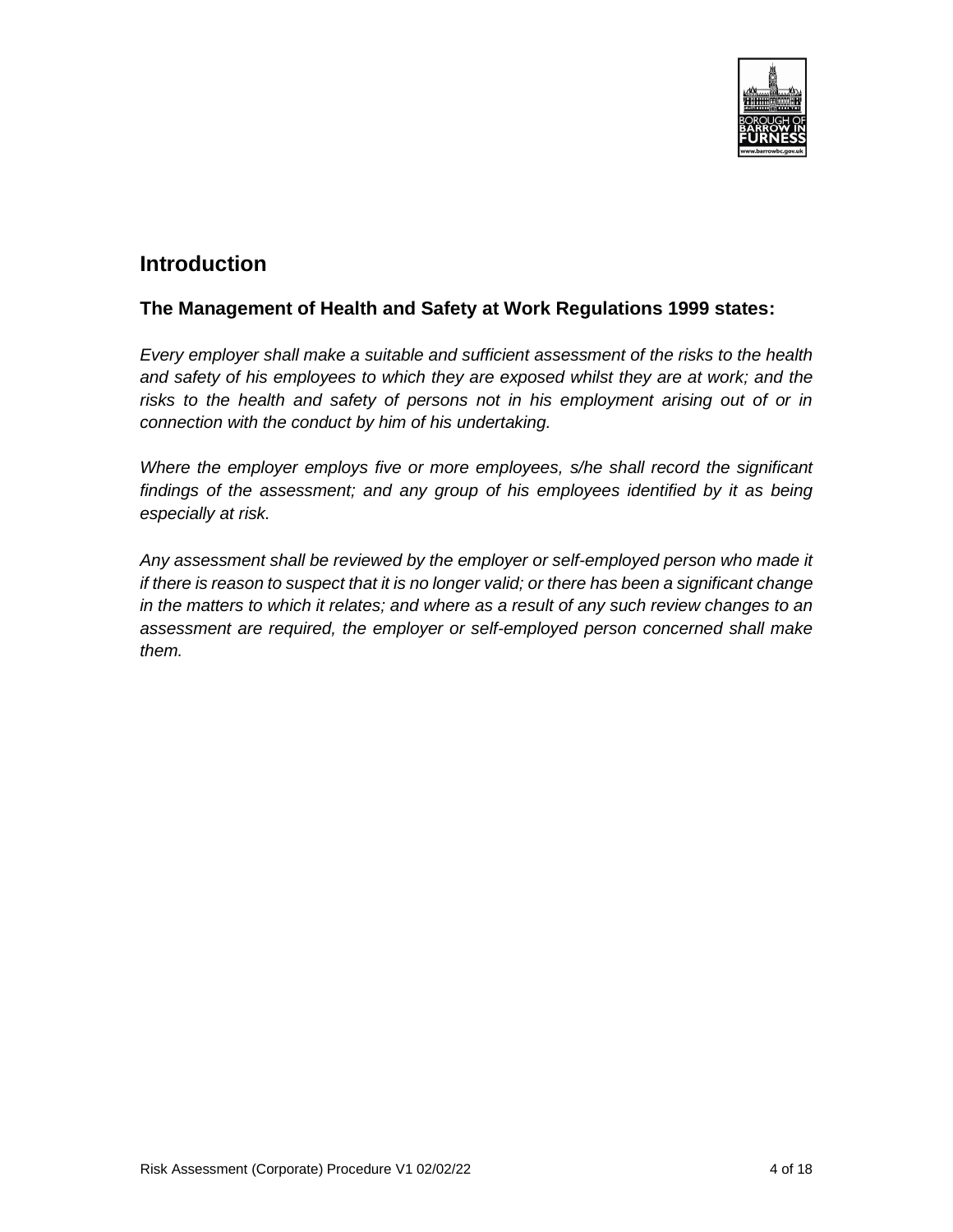

### <span id="page-4-0"></span>**What is risk assessment?**

As part of managing health and safety, managers must understand and control the risks resulting from the activities they are responsible for.

Risk assessments are pro-active, considering what might cause harm to people and deciding whether all reasonably practicable steps to prevent that harm are being taken before accidents happen. They are the basis for managing health & safety. The assessment process should be systematic and ensure all areas and activities are covered

Risk assessments produce two actions, things we do and things we manage. This put simply is what do we do to reduce risks and how do we manage it to ensure risks are being controlled – Control Measures.

It is important to appreciate that control measures may take different forms such as procedures, permits to work, competency, supervisory requirements, pre-work briefs, work instructions and inductions.

Once the control measures have been agreed they should be monitored for their effectiveness when the work is first carried out.

Risk assessments must be reviewed and updated periodically or when significant change occurs.

### <span id="page-4-1"></span>**Responsibilities**

#### <span id="page-4-2"></span>**Chief Executive and Directors**

- Review the risk assessment process to ensure it remains effective
- Monitor progress in the completion of outstanding reviews and significant risks

Ensure that Managers meet their responsibilities by monitoring:

- The implementation of this procedure and reviewing risk assessments
- The implementation of appropriate measures to control risks

#### <span id="page-4-3"></span>**Heads of Service**

- Ensure suitable risk assessments are carried out in all their areas of responsibility
- Ensure they are carried out by suitably trained and competent staff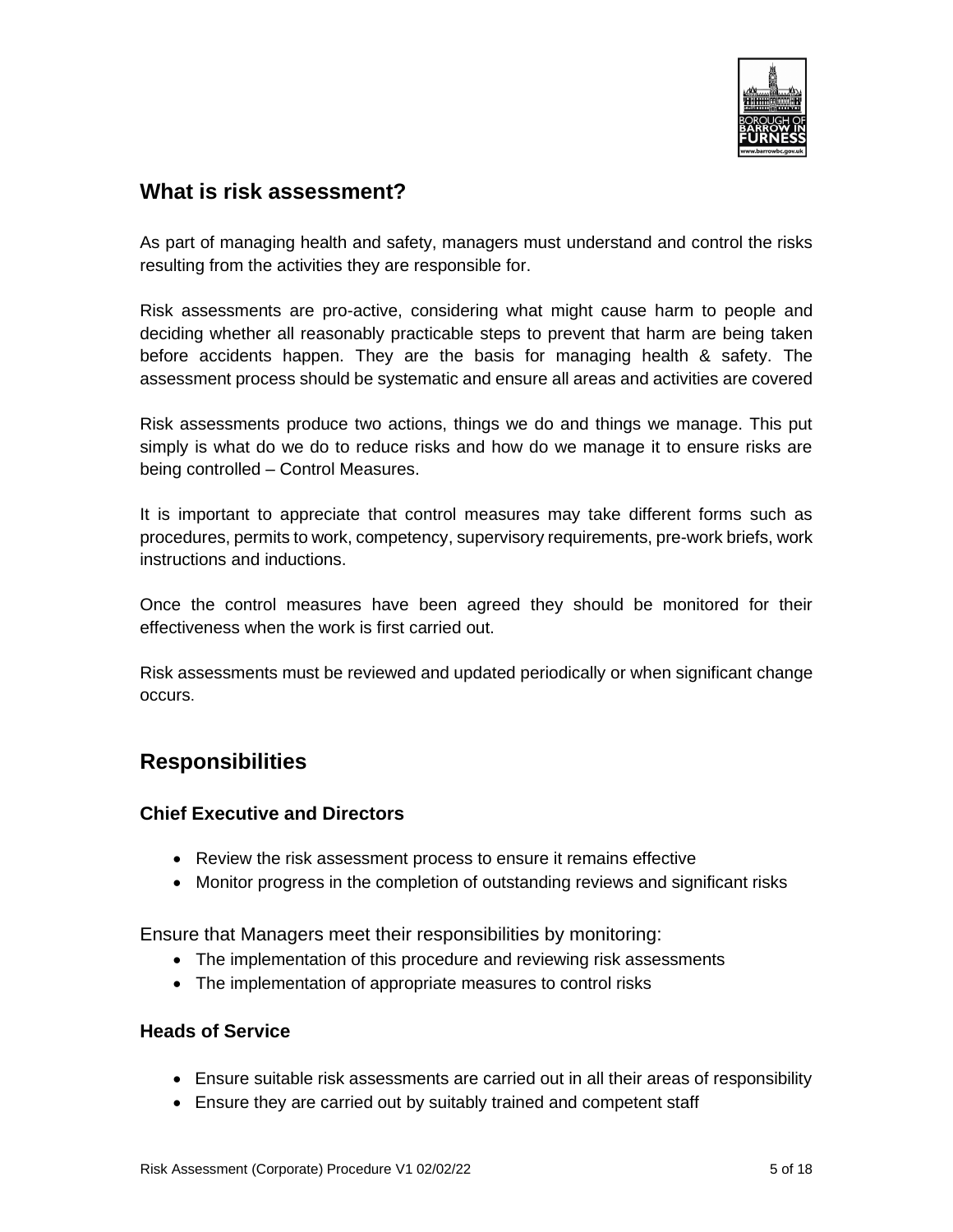

- Ensure they are reviewed at suitable periods, when significant change or incidents occur i.e., to staff, a process or procedure, a chemical substance or equipment has changed
- Ensure the risk assessment process is effectively managed and any necessary remedial works are prioritized and carried out
- Ensure all staff involved in the activity have read and signed the risk assessment to demonstrate they understand the risks involved

#### <span id="page-5-0"></span>**Employees and others**

- Are expected to cooperate with Managers and get involved when carrying out risk assessments
- Must read and sign the risk assessment to demonstrate and understanding of the risks involved and control measures required

#### <span id="page-5-1"></span>**Health & Safety Advisors**

Health and safety advisors and practitioners provide support to all departments of Barrow Borough Council when undertaking risk assessments and assist in the provision of training services as required.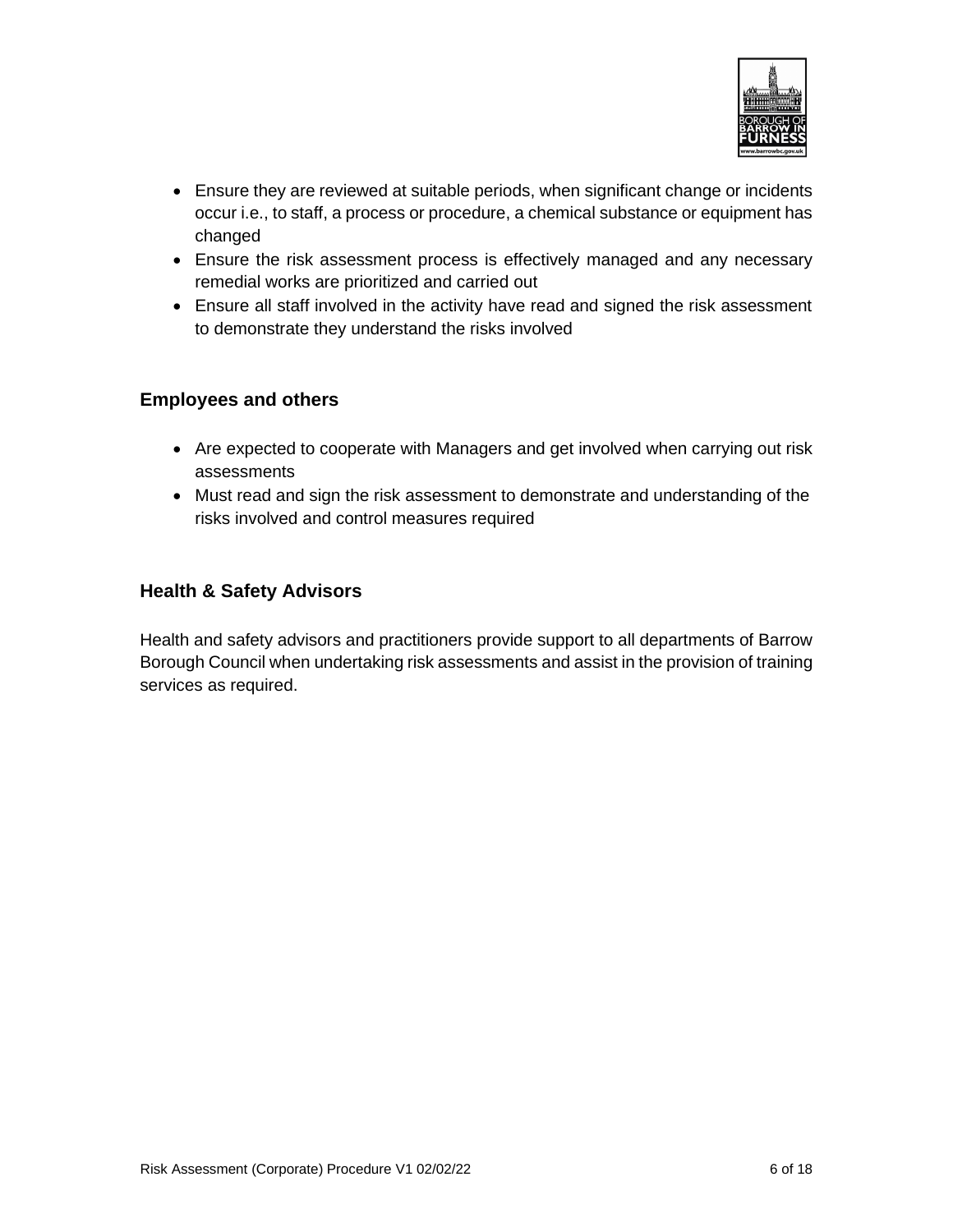

### <span id="page-6-0"></span>**Carrying out a risk assessment**

#### <span id="page-6-1"></span>**Approach**

Risk assessments should be carried out with all reasonable care and diligence. The following pointers will help determine the correct approach when following the steps detailed below under "How to assess risks".

- Be proportionate. The amount of time, money and trouble taken to address hazards should be proportionate to the perceived level of risk. Concentrate on significant, not trivial risks. All reasonably practicable steps must be taken to identify and control those hazards that can lead to serious harm but risk is a part of everyday life and all risks cannot be eliminated.
- Cover all areas and activities. Be systematic in approach. Consider all groups of people who could be affected by the department's activities. Managers who are responsible for contractors, premises/land and events need to ensure that their assessments also cover these.
- Make sure risk assessors are confident and competent. Ensure they have been properly trained and instructed, and are supervised as necessary. The Manager remains responsible for the assessment.
- Engage with staff. Make sure all employees are involved in the process. They probably know best what activities are done, how they are carried out and what can be done to improve health and safety. Do not assess just from the desk, walk the area, observe the tasks, review the assessment to get it right.

### <span id="page-6-2"></span>**5 step process to risk assessment**

The HSE have a simple systematic approach to risk assessment based on 5 steps which will support you in creating risk assessments. Barrow council will follow the guidance to ensure it complies with legislation and ensure risks are controlled adequately.

### <span id="page-6-3"></span>**Step 1. How to identify hazards**

A hazard is anything that may cause harm such as chemicals, electricity, working from ladders, trailing cables across a floor surface etc.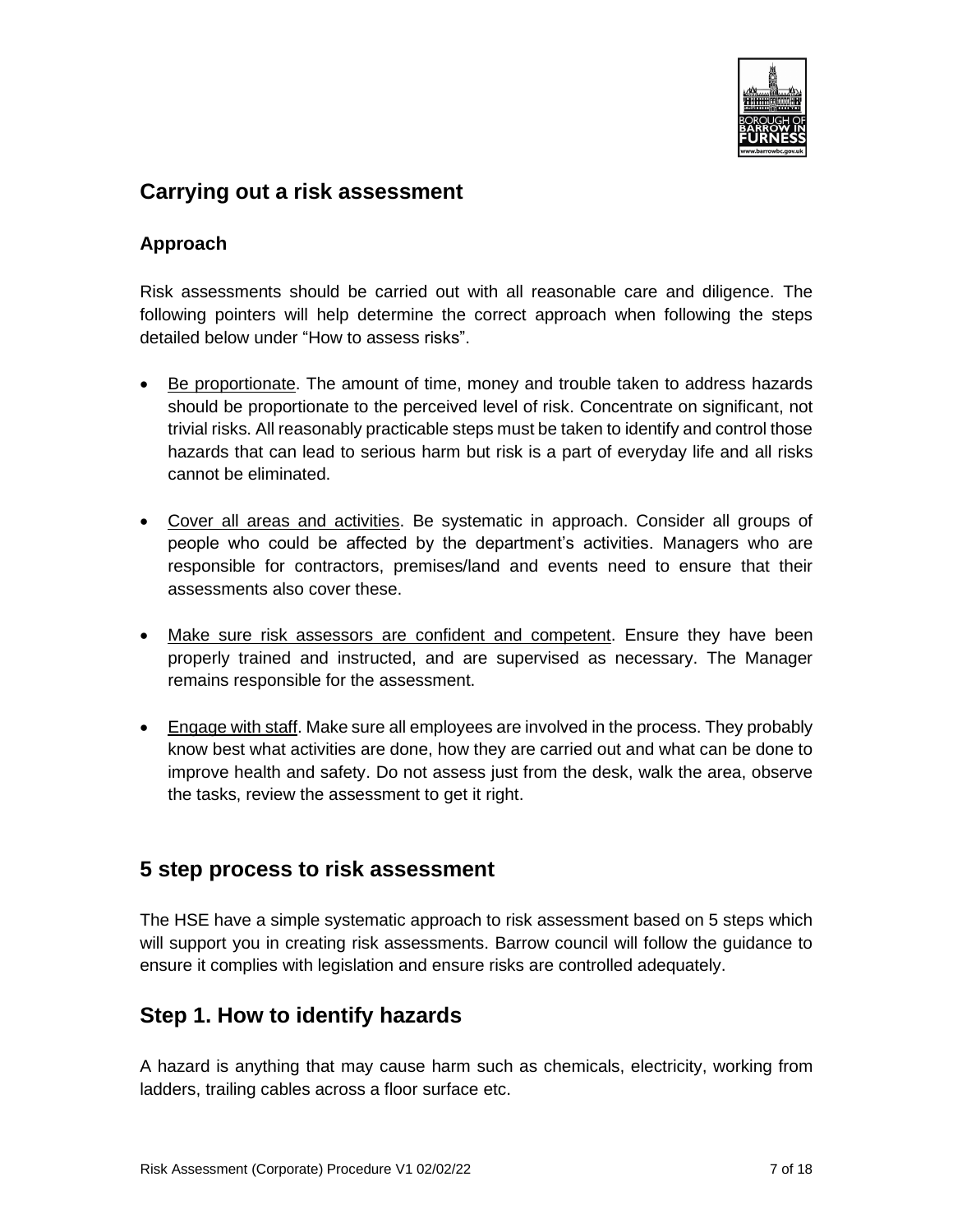

One of the most important aspects of risk assessment is accurately identifying the potential hazards in the workplace:

- Take time to walk around the workplace and any other sites/areas under your responsibility and accompany employees on site visits, taking time to assess how people work and how the plant and equipment are used
- Ask employees and their representatives what they think. They may have noticed things that are not immediately obvious
- Identify safe or unsafe practices that exist
- Identify what chemicals and substances are being used and check with the manufacturers' instructions or data sheets for chemicals and equipment (provide a COSHH risk assessment)
- Look back at the accident and ill-health records. These often help to identify the less obvious hazards
- Take account of non-routine operations (e.g. maintenance, cleaning operations or emergencies)
- Remember to consider long-term hazards to health (e.g. high levels of noise or exposure to harmful substances)
- Visit the HSE website (hse.gov.uk), for practical guidance on hazards and how to control them

*Ask the question: "Can I eliminate the hazard?"*

*See Appendix 1 for further information on identifying hazards.*

### <span id="page-7-0"></span>**Step 2. Decide who might be harmed and how**

For each hazard you need to be clear about who might be harmed. This will help identify the best way of managing the risk. That doesn't mean listing everyone by name, but rather identifying groups of people (e.g. 'people working in the storeroom' or 'pedestrians'):

- Consider people who might not be in the workplace all the time, such as visitors, contractors and maintenance workers
- Take members of the public into account if they could be affected by your activities
- If you share your workplace with another business, consider how your work affects others and how their work affects you and your workers. Communicate with each other and make sure controls are in place that both parties are aware of.
- Consider 'vulnerable persons' i.e. young or inexperienced workers, new or expectant mothers, people with disabilities, lone workers, temporary workers, contractors, children and the general public, where these persons may be affected, a separate assessment should be made.

*See Appendix 2 for further information on people who may be harmed.*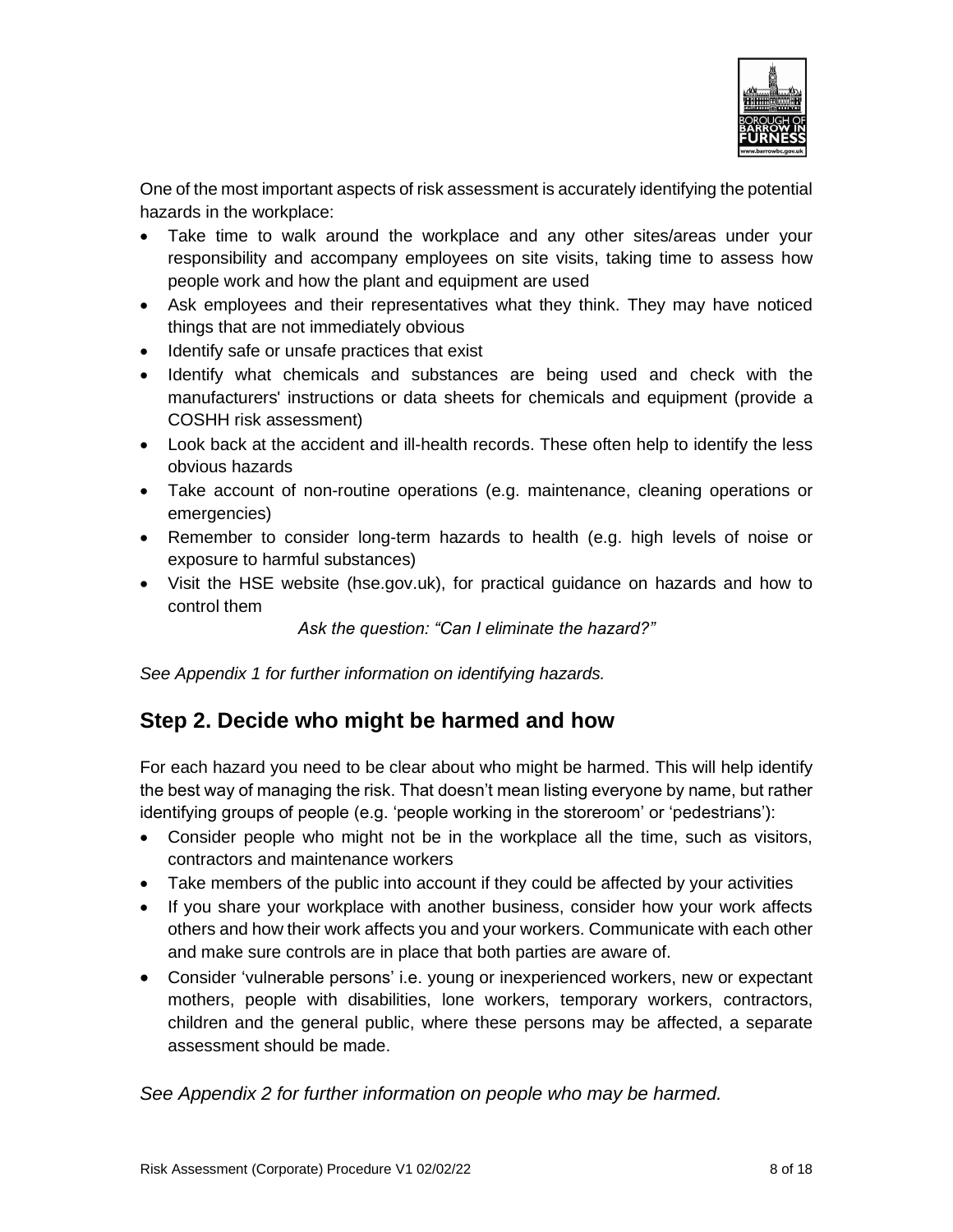

### <span id="page-8-0"></span>**Step 3. Review existing control measures and evaluate the risk**

Identify and list all the measures in place to control the hazards you have already identified. Look at what you're already doing and the control measures you already have in place, ask;

Can I eliminate the hazard altogether? If not, how can I control the risks so that harm is reduced to as low as reasonably practicable?

If further controls are required, consider:

- redesigning the job
- replacing the materials, machinery or process
- substitute products or substances for less hazardous ones
- isolate the activity from others
- organising your work to reduce exposure to the materials, machinery or process
- identifying and implementing practical measures needed to work safely
- providing personal protective equipment and making sure workers wear it

You need to do everything 'reasonably practicable' to protect people from harm. This means balancing the level of risk against the measures needed to control the real risk in terms of money, time or trouble

This list of controls also provides a useful checklist for any future monitoring.

#### <span id="page-8-1"></span>**Evaluate the risk**

The term 'risk' is used as to describe the likelihood that harm from a particular hazard will occur, taking into account the possible severity of such an occurrence. This simple calculation may be used to calculate risk:

Risk = Likelihood x Severity

The Council uses a simple matrix (see below) to give risk a numerical value or a 'risk rating'. This is a subjective rather than scientific process, but it helps prioritise any necessary actions to eliminate or reduce the risk.

When working out the risk rating, consider the hazard with the existing controls in place.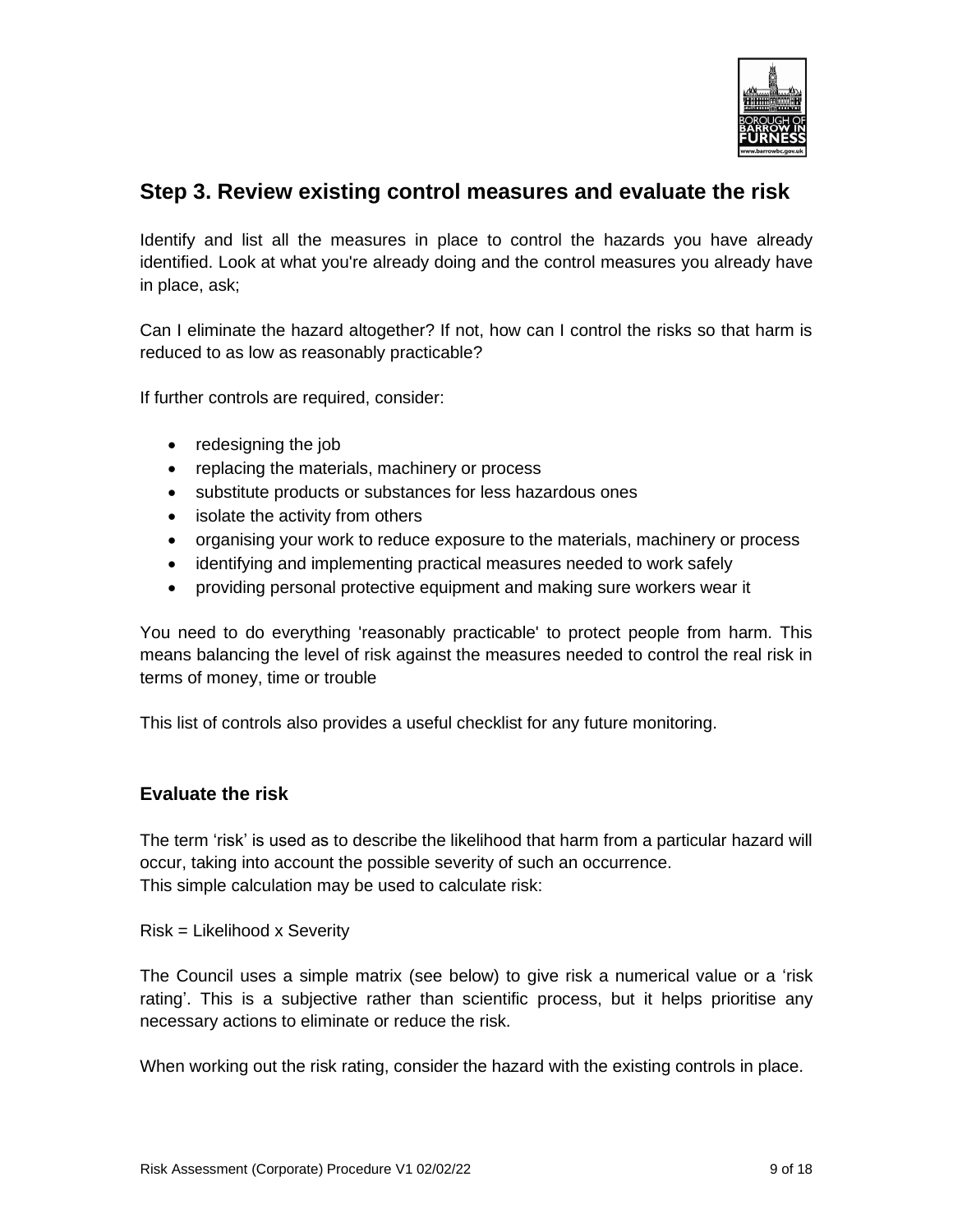

#### <span id="page-9-0"></span>**Risk rating table**

|                                | Almost<br>always | 5                       | 5              | 10              | 15              | 20                      | 25                     |
|--------------------------------|------------------|-------------------------|----------------|-----------------|-----------------|-------------------------|------------------------|
|                                | Most<br>Likely   | $\overline{\mathbf{4}}$ | $\overline{4}$ | 8               | 12              | 16                      | 20                     |
| <b>Likelihood of</b><br>injury | Likely           | $\mathbf{3}$            | 3              | $6\phantom{1}6$ | 9               | 12                      | 15                     |
|                                | Unlikely         | $\overline{2}$          | $\overline{2}$ | $\overline{4}$  | $6\phantom{1}6$ | 8                       | 10                     |
|                                | Almost<br>never  | 1                       | 1              | $\overline{2}$  | 3               | $\overline{4}$          | 5                      |
|                                |                  |                         | 1              | $\overline{2}$  | 3               | $\overline{\mathbf{4}}$ | 5                      |
|                                |                  |                         | Negligible     | Minor           | Moderate        | Major                   | Catastrophic<br>/Fatal |

#### **Severity of injury**

| <b>Risk rating score</b> | Action                                                  |
|--------------------------|---------------------------------------------------------|
| $1 - 7 =$ LOW            | Broadly acceptable - reduce risks further if reasonable |
| $8 - 14 = \text{MEDIUM}$ | <b>Priority action to be undertaken</b>                 |
| $15 - 25 = HIGH$         | <b>Unacceptable -action must be taken IMMEDIATELY</b>   |

When considering controls that are already in place and judging whether or not they are adequate, consider whether they meet legal requirements, best practice, and use up–todate technology.

*See Appendix 3 for further information on factors affecting likelihood and severity.*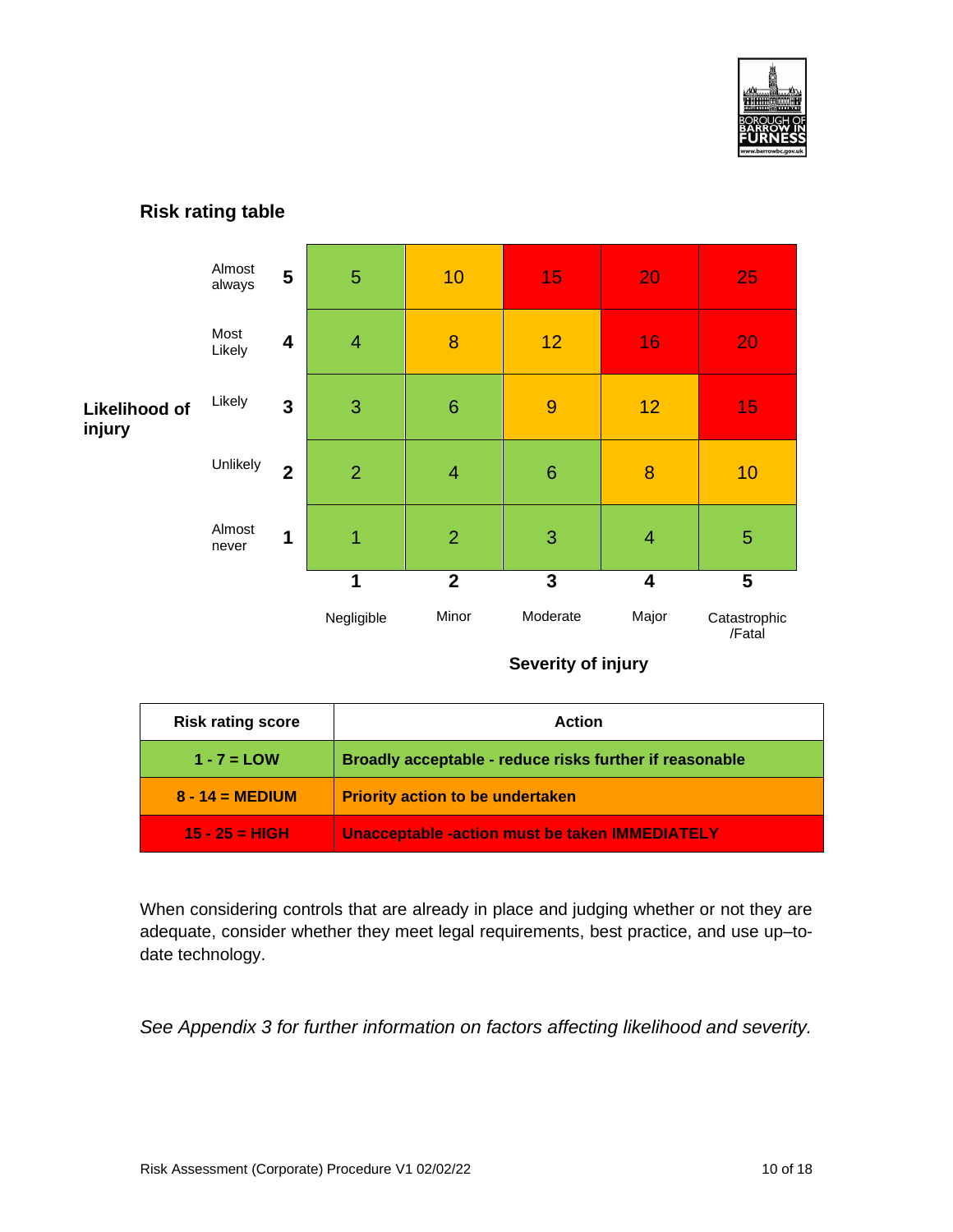

#### <span id="page-10-0"></span>**Decide on additional controls and put them into practice**

Everything that is 'reasonably practicable' must be done to protect people from harm.

When considering control measures, involve and consult employees to ensure that controls are practical, effective and accepted. Persons assigned to the activity can often have knowledge on the best and most appropriate control measures.

## <span id="page-10-1"></span>**Hierarchy of Control**

The hierarchy of control is a structure for selecting the most effective control measures to eliminate or reduce the risk of hazards. It should be followed in this order:

Eliminate – e.g., can we eliminate working at height by bringing the activity to ground level.

Substitution – e.g., can we substitute a substance for one less hazardous.

Isolate – e.g., can we isolate welding activities to an area of the workshop where nobody is exposed to the fumes or the arc.

Engineering and administrative Controls – Can barriers be installed to segregate vehicles and pedestrians or implement administrative arrangements where vehicles can only access certain areas at certain times when pedestrian footfall is lower.

PPE – e.g., respirators to be worn where there is a risk of inhalation of a hazardous substance or dust is likely, hard hats to be worn during all working at height activities.

Measures to control risks should be fully integrated into procedures, equipment and design of work – to make health and safety a part of normal work practice.

#### <span id="page-10-2"></span>**Consider the emergency arrangements**

Have your control measures affected any existing arrangements for raising an alarm, getting assistance or affecting a means of escape? Do any additional arrangements need to be put in place?

#### <span id="page-10-3"></span>**Inform those who need to know**

All findings of the risk assessment should be passed on to employees and others who may be affected by the activity. They should be informed of the associated risks and control measures. Once understood, they should be signed by all persons involved.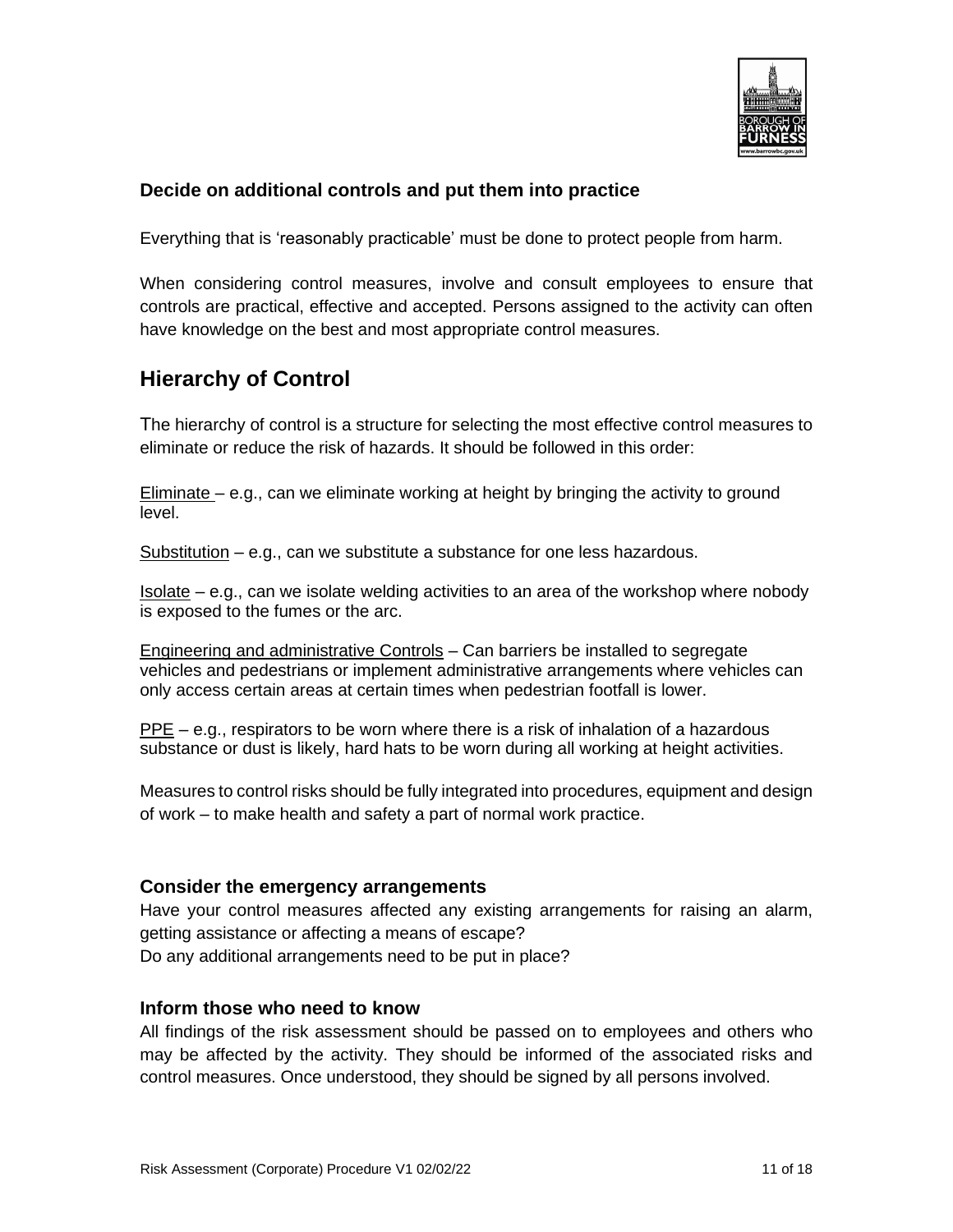

### <span id="page-11-0"></span>**Step 4. Recording the risk assessment**

All risk assessments should be documented and stored with the Head of Services and be available for review by a director, senior manager, health and safety advisor or local enforcing authority.

### <span id="page-11-1"></span>**Step 5. Review the risk assessment**

Risk assessments are not a once-and-for-all activity. To ensure they stay up to date the Council policy requires them to be reviewed at least once every 12 months. Reviews may need to be carried out at other times, for example if:

- They many no longer be effective
- There have been significant changes; i.e. to staff, a process or procedure, a chemical substance or equipment has changed
- Changes to the working environment
- Updates in legislation, codes of practice or guidance
- There are outstanding improvements that still need to be made
- A problem has been spotted
- Accidents or near misses have revealed deficiencies in the assessment
- Vulnerable worker

#### <span id="page-11-2"></span>**Update the risk assessment**

The assessment should also be updated as any additional controls are put in place and the changes recorded. These should have the effect of reducing the risk rating.

The further controls should be removed from the 'further actions' section and added as 'existing controls'. This ensures they continue to be implemented.

All persons affected by the changes must be informed and trained if the changes require it.

#### <span id="page-11-3"></span>**Monitor compliance**

Managers should monitor all new risk assessments to ensure the control measures are effective. This can be done by observing the activity, discussing with persons involved and analysing the performance of the job. Managers should look for opportunities for continual improvement in all activities and minimise risk where possible.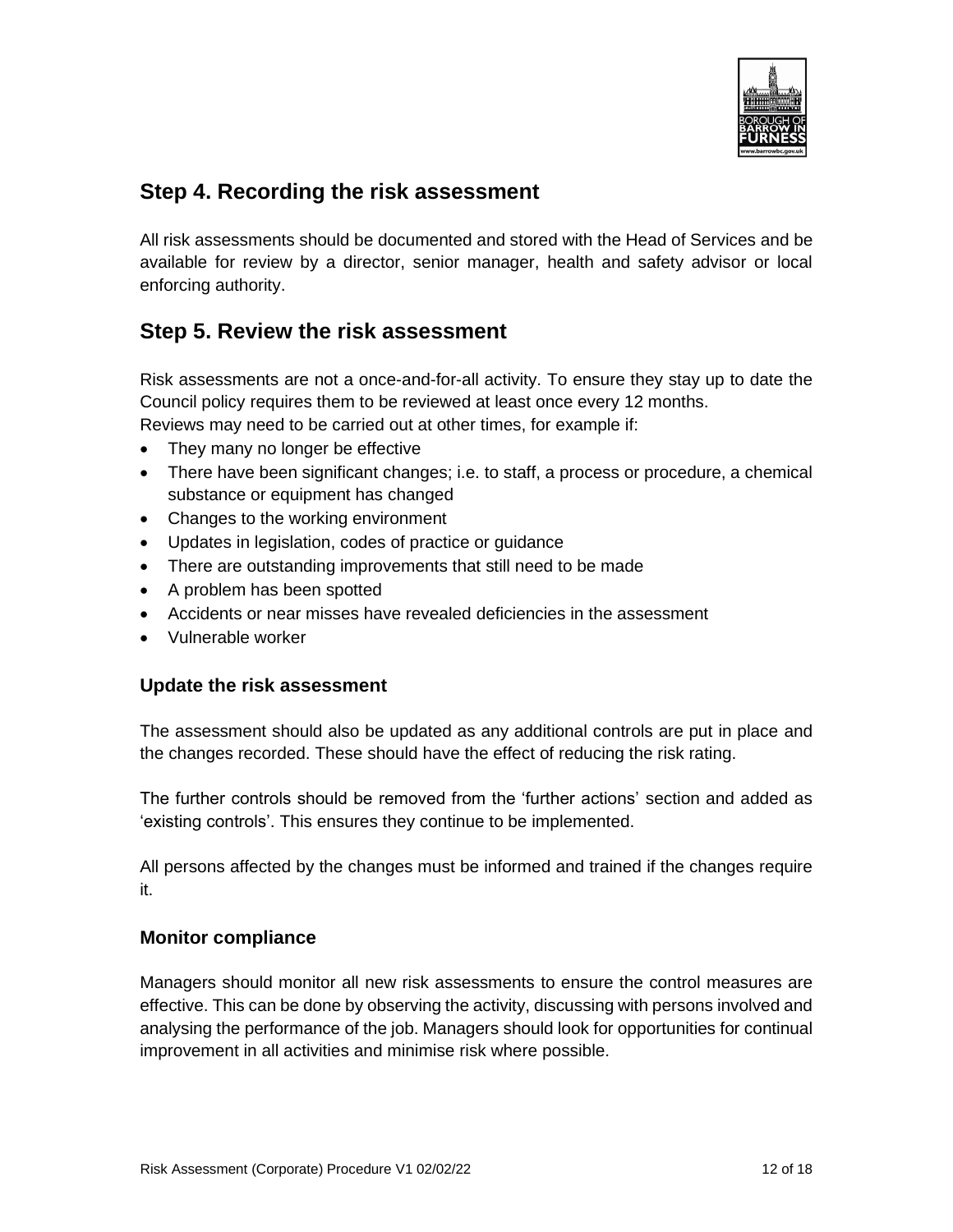

# <span id="page-12-0"></span>**Appendix 1 Hazard checklist**

| <b>Example of hazard</b>                                                                                                                                                                                                                                                                                                     | Type of harm                                     |
|------------------------------------------------------------------------------------------------------------------------------------------------------------------------------------------------------------------------------------------------------------------------------------------------------------------------------|--------------------------------------------------|
| Unguarded moving parts<br>Sudden release of pressure or ejection of material<br>Crushing by or entrapment in moving parts<br>Hot, cold, sharp or abrasive surfaces<br>Stored energy in springs or cables under tension<br>Sustained use of power tools - vibration<br>Non-ionising radiation<br>Defected tools and equipment | Contact with machinery, equipment or<br>material |
| Damaged floors, loose coverings<br>Poor housekeeping<br><b>Trailing cables</b><br>Liquid/debris spills<br>Wet grass<br>Sloping surface<br>Uneven steps<br>Changes in floor level<br>Obstructions and stored materials<br>Exposed to weather - rain, ice, moss growth                                                         | Trips, slips and falls on the same level         |
| Work on roof - especially fragile roof<br>Work on steps/ ladder/tower scaffold or scaffolding<br>Work from MEWPS<br>unprotected edges<br>Window cleaning<br>Falls from open windows<br><b>Excavations and pits</b>                                                                                                           | Falls from a height                              |
| Low headroom<br>Projections<br>Awkward access<br>Large glazing panels that are difficult to see<br>Doors without vision panels                                                                                                                                                                                               | Collision                                        |
| High and/or insecure stacks<br>Inadequate racking<br>Unloading vehicles<br>Items falling from work carried out at height<br>Collapse of building, scaffolding or equipment<br>Automatic and revolving doors                                                                                                                  | Hit by a moving, flying or falling object        |
| Driving to sites<br>Longer distance driving to meetings and training<br>Use of vehicles on road/pavement,<br>off road, soft ground, slopes                                                                                                                                                                                   | Accident whilst driving                          |
| Reversing vehicles<br>Poor vision<br>Poor access/congestion<br>Poor separation of pedestrians and vehicles<br>Work next to a highway                                                                                                                                                                                         | Contact with a moving vehicle                    |
| Repetitive movements<br>Poor posture<br>Work above head height or at floor level                                                                                                                                                                                                                                             | Injury whilst handling lifting or carrying       |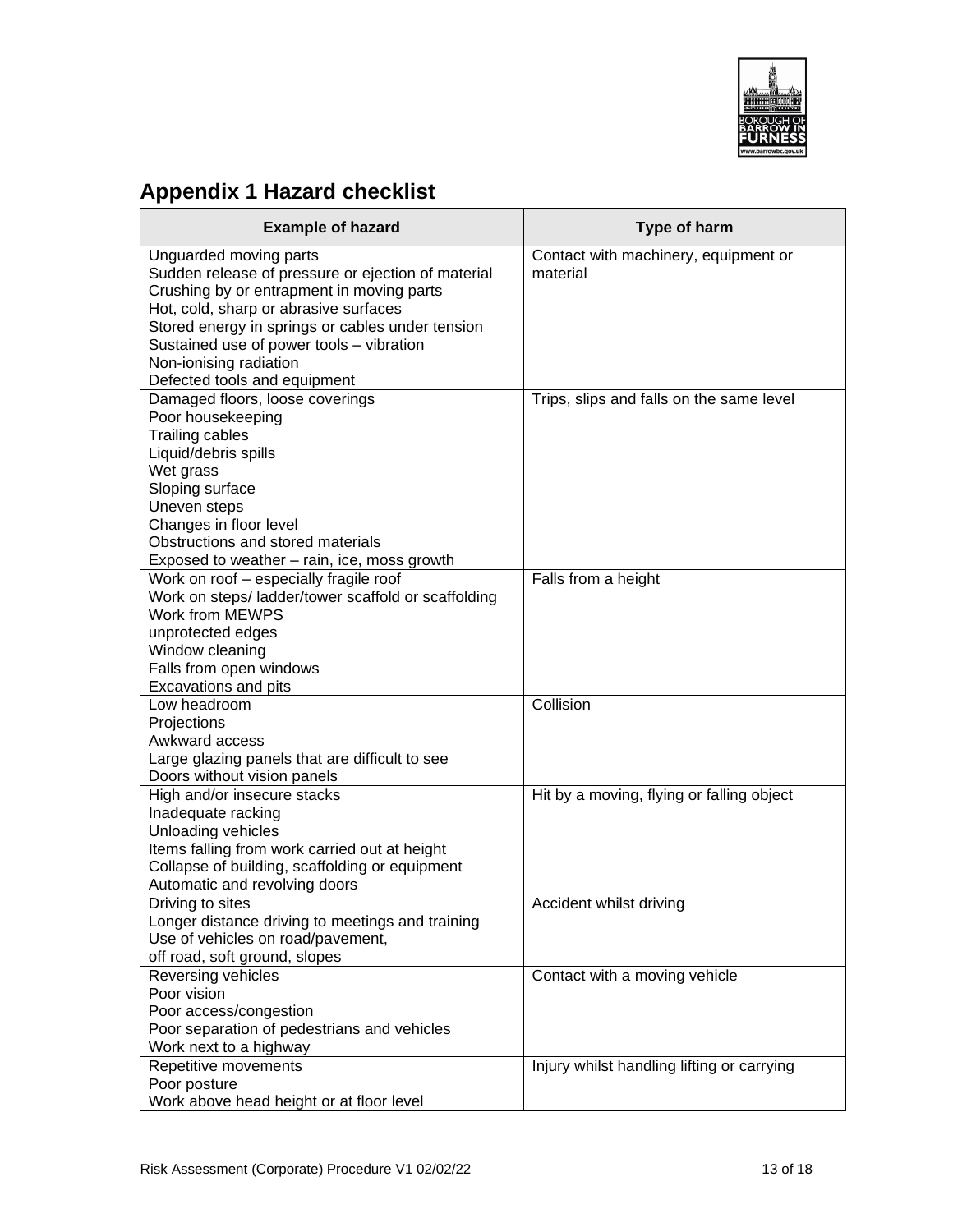

| Insufficient space<br>Awkward or heavy loads<br>Sustained heavy work - insufficient recovery periods                                                                                                                                                                                                                                                       |                                                                                                 |
|------------------------------------------------------------------------------------------------------------------------------------------------------------------------------------------------------------------------------------------------------------------------------------------------------------------------------------------------------------|-------------------------------------------------------------------------------------------------|
| <b>Example of hazard</b>                                                                                                                                                                                                                                                                                                                                   | Type of harm                                                                                    |
| Work near/on water<br>Work in any unventilated or confined area<br>Work in area where fumes or gases may be present<br>e.g. tank/sump etc.<br>Poorly maintained gas appliances - carbon<br>monoxide                                                                                                                                                        | Drowning or asphyxiation                                                                        |
| Uncontrolled sources of ignition<br>Locked or obstructed exits<br>Long exit route<br>Inadequate firefighting equipment<br>Inadequate evacuation procedures<br>Defective alarms/emergency lighting/signs<br>Storage of flammable substances<br>Hot work by contractors                                                                                      | Exposed to fire                                                                                 |
| Toxic, harmful, corrosive and irritant substances<br>Contaminated land sites<br>Asbestos<br>Legionella<br>Sewage or water-borne diseases<br>Human infectious disease<br>Bird droppings<br>Dust and fibres<br>Substances at extreme temperatures - steam, hot<br>water, dry ice<br>Infectious Diseases - COVID, biological hazards<br>Needles, broken glass | Exposed to, or in contact with, a harmful<br>substance<br>Acute and chronic illness and disease |
| Dust generation<br>Gas pipes and appliances<br>Compressed gasses<br>Lead/acid batteries<br>Control and storage of substances                                                                                                                                                                                                                               | Explosion                                                                                       |
| Poorly maintained equipment or installation<br>Excavations/digging underground cables<br>Outdoor use<br>Drilling through walls<br>Not isolating equipment                                                                                                                                                                                                  | Contact with electricity<br>Electric shock<br>Electrocution                                     |
| Assault<br>Angry customer<br>Drunk or drug abuser<br>Lone working                                                                                                                                                                                                                                                                                          | Violence<br>Minor, major injuries<br>Death                                                      |
| Dogs<br>Pest control target: wasps, rats, fleas<br>Farm/zoo/abattoir visit                                                                                                                                                                                                                                                                                 | Injured by an animal<br>Minor, major injuries                                                   |
| Extremes of temperature - outdoor work<br>Ventilation<br>Poor lighting<br>Work station and seating                                                                                                                                                                                                                                                         | Workstation/environment/welfare facilities                                                      |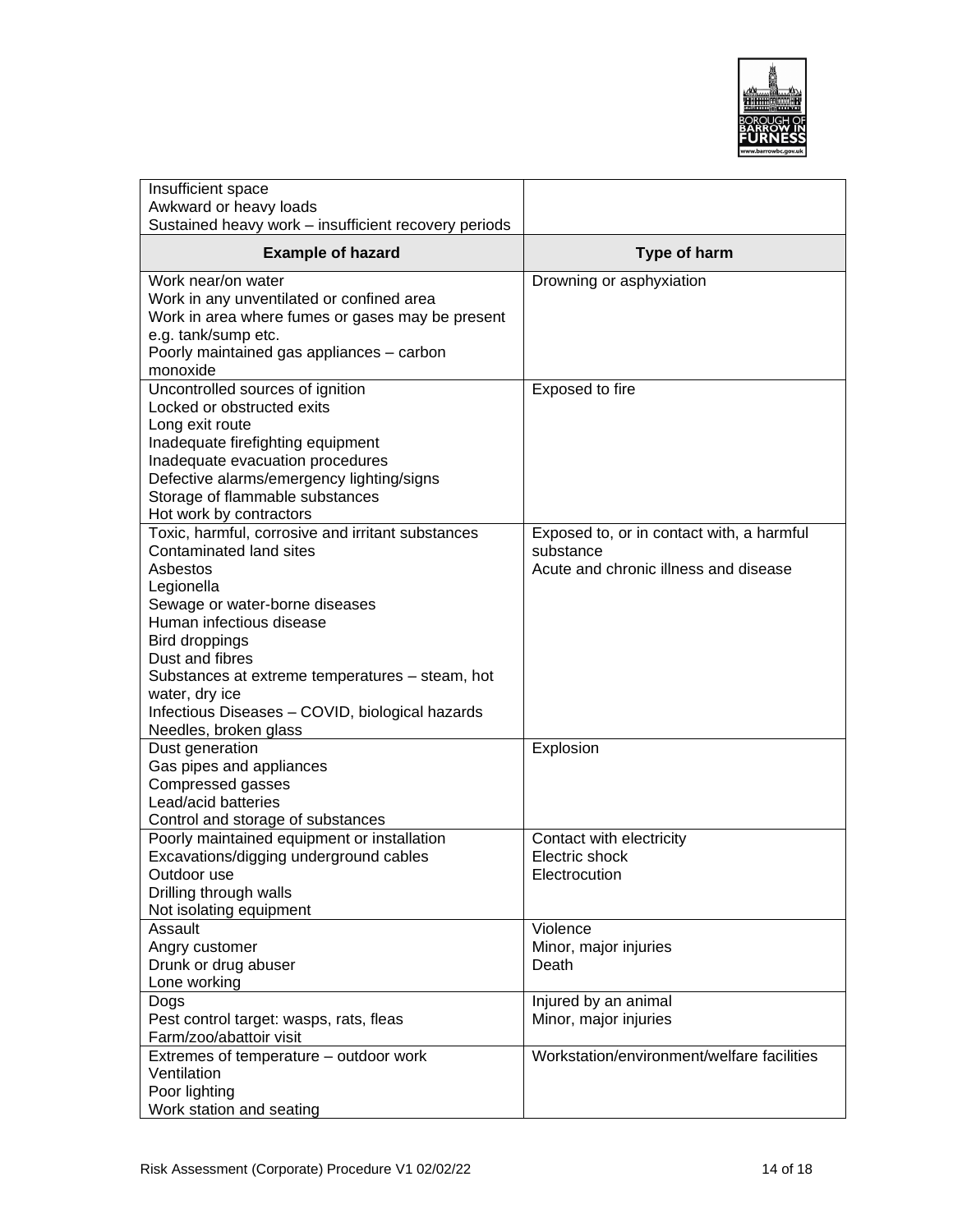

| Computer use                                      |                                      |
|---------------------------------------------------|--------------------------------------|
| Access to sanitary/rest/drinking water facilities |                                      |
| Increased workload                                | Stress related illnesses             |
| Work relationships                                |                                      |
| Non-work relationships                            |                                      |
| Lone working                                      |                                      |
| Work in a noisy environment                       | <b>Noise</b>                         |
| Accessing plant/pump rooms                        | Acute and chronic hearing deficiency |
| Work on or with noisy equipment                   |                                      |
|                                                   |                                      |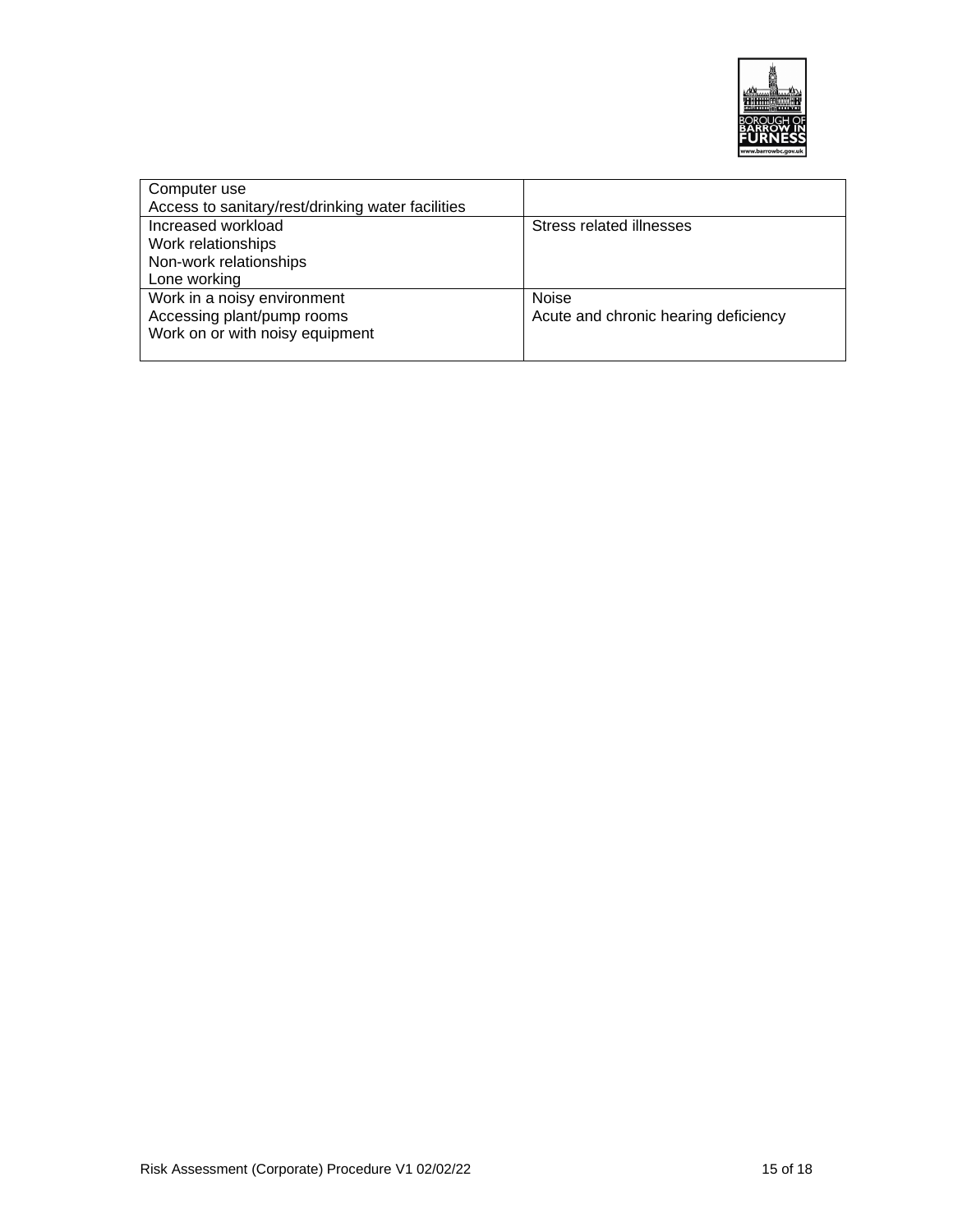

# <span id="page-15-0"></span>**Appendix 2 Persons who may be affected by the Council's activities**

| <b>Examples of people at risk</b> |                       |  |
|-----------------------------------|-----------------------|--|
| Employees                         | Members of the public |  |
| Temporary workers                 | Visitors              |  |
| Contactors                        | Volunteers            |  |
| Children                          | <b>Customers</b>      |  |
| Tenants                           | <b>Cleaners</b>       |  |

### <span id="page-15-1"></span>**Vulnerable person checklist**

| <b>Vulnerable group</b>                                                 | <b>Issues</b>                                                                                                                                                                                                                                                                                                                                                                        |
|-------------------------------------------------------------------------|--------------------------------------------------------------------------------------------------------------------------------------------------------------------------------------------------------------------------------------------------------------------------------------------------------------------------------------------------------------------------------------|
| New and expectant mothers                                               | Susceptible to extremes of temperature, heavy<br>weights, night or shift work, hazardous<br>substances, general fatigue, cramped working<br>conditions.<br>Posture and workstation issues including sitting or<br>standing for long periods<br>Work related stress<br>Hazardous substances such as: lead, radioactive,<br>toxic materials, carbo monoxide and infectious<br>diseases |
| Visitors, contractors, members of the public<br>and temporary employees | Normally unaware of the dangers associated with<br>the workplace and its layout. May disregard safety<br>instructions. Possible vandalism.                                                                                                                                                                                                                                           |
| Young persons                                                           | When employing a young person under the age of<br>18.<br>Immaturity can lead to carelessness.<br>No previous work experience means that they are<br>often unaware of dangers.                                                                                                                                                                                                        |
| Lone workers                                                            | May be unable to summon help in an emergency.<br>Susceptible to violence and other injuries.                                                                                                                                                                                                                                                                                         |
| Disabled persons                                                        | Visual or hearing impairment may result in<br>hazards not being noticed. Physical impairment<br>may make the operation of equipment difficult, and<br>access and egress from workstations and<br>workplace may be a problem.                                                                                                                                                         |
| People with learning difficulties                                       | May not understand or react to verbal or written<br>information or warnings. May not notice hazards.                                                                                                                                                                                                                                                                                 |
| Non-English speakers<br>Migrant workers                                 | May not understand or react to verbal or written<br>information or warnings.<br>Vocational qualifications are not compatible with<br>those in GB                                                                                                                                                                                                                                     |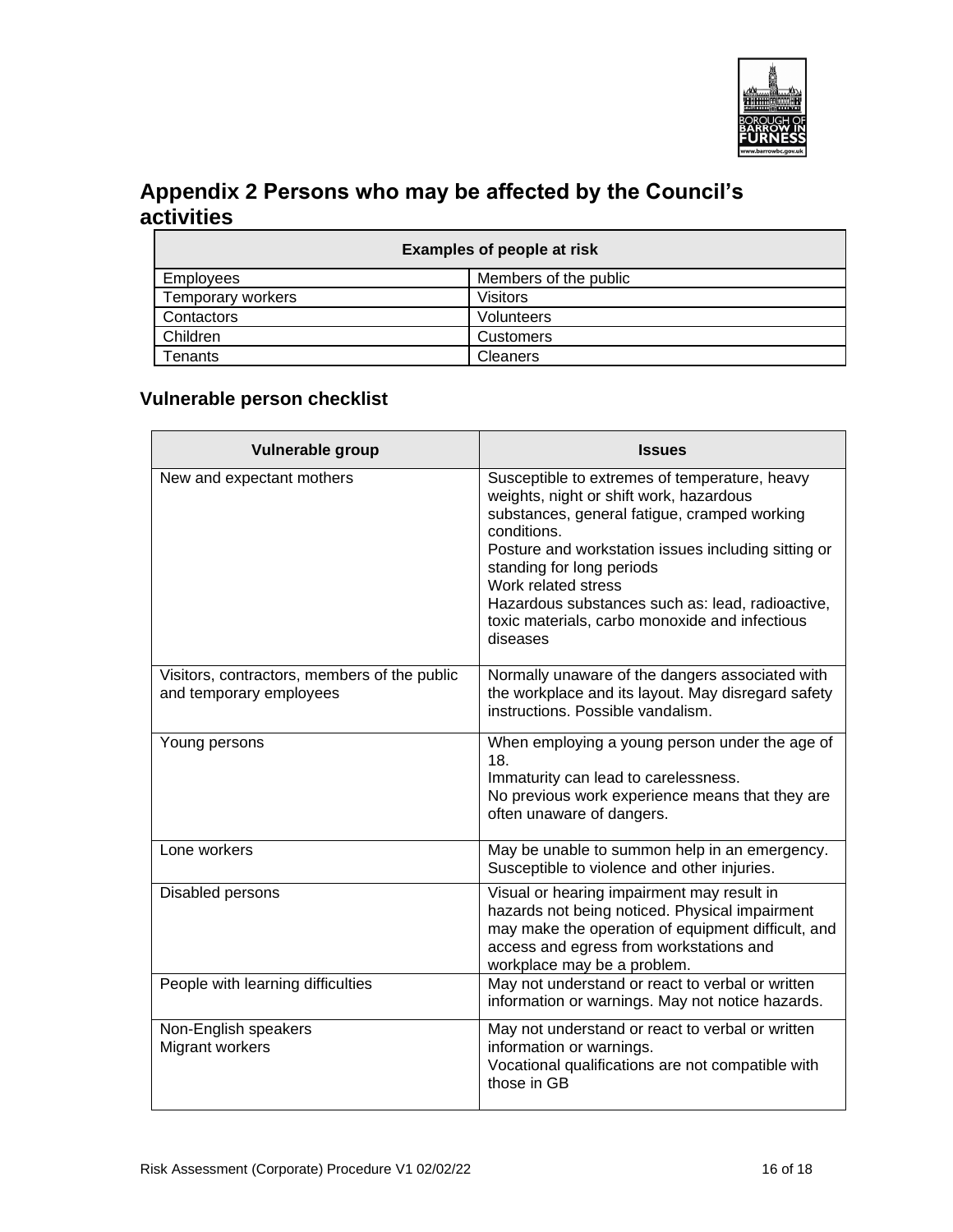

| Employees with certain illnesses | Certain illnesses such as epilepsy may put the<br>sufferer and others at increased risk from activities<br>such as operating equipment & vehicles, work at<br>height and lone working. |
|----------------------------------|----------------------------------------------------------------------------------------------------------------------------------------------------------------------------------------|
| Peripatetic workers              | No supervision or monitoring. Varying work<br>locations may contain varying hazards.                                                                                                   |
| Maintenance workers              | Often work alone, sometimes with dangerous<br>machinery. Possibility of machines being<br>inadvertently switched on.                                                                   |